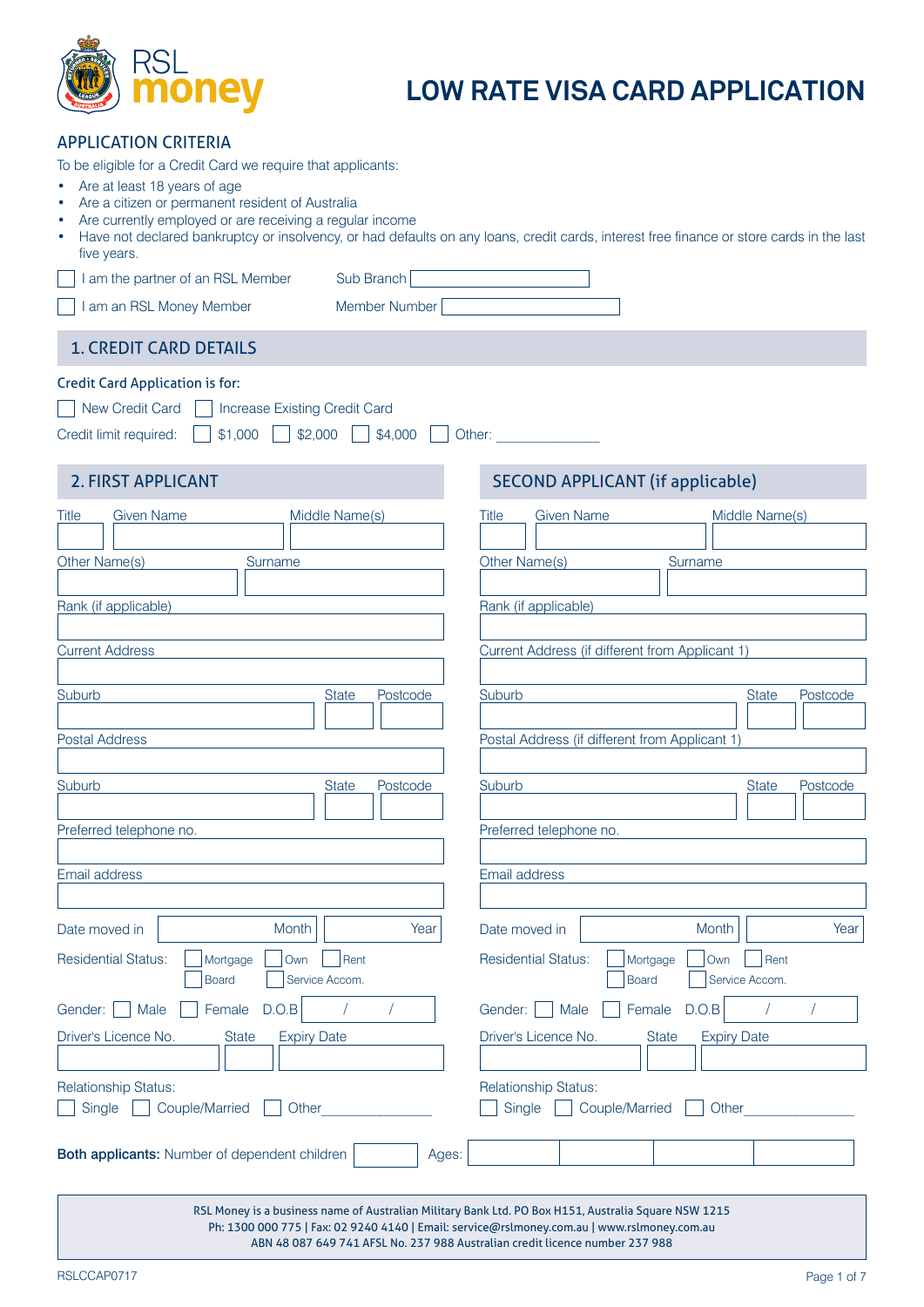| 3. EMPLOYMENT DETAILS - FIRST APPLICANT                                                                                                                                                                                                                                                                                    | <b>EMPLOYMENT DETAILS - SECOND APPLICANT</b>                                                                       |  |  |  |
|----------------------------------------------------------------------------------------------------------------------------------------------------------------------------------------------------------------------------------------------------------------------------------------------------------------------------|--------------------------------------------------------------------------------------------------------------------|--|--|--|
| Employment type:<br>Employed<br>Self-Employed<br>Other                                                                                                                                                                                                                                                                     | Employment type:<br>Employed<br>Self-Employed<br>Other                                                             |  |  |  |
| <b>Employment Status:</b><br>Full time<br>Part time<br>Casual<br>Retired/Pensioner<br>Contract<br>Temp                                                                                                                                                                                                                     | <b>Employment Status:</b><br>Full time<br>Part time<br>Casual<br>Retired/Pensioner<br>Contract<br>Temp             |  |  |  |
| <b>Current Employer</b>                                                                                                                                                                                                                                                                                                    | <b>Current Employer</b>                                                                                            |  |  |  |
|                                                                                                                                                                                                                                                                                                                            |                                                                                                                    |  |  |  |
| Occupation                                                                                                                                                                                                                                                                                                                 | Occupation                                                                                                         |  |  |  |
|                                                                                                                                                                                                                                                                                                                            |                                                                                                                    |  |  |  |
| Month<br>Year<br><b>Start Date</b>                                                                                                                                                                                                                                                                                         | <b>Start Date</b><br>Month<br>Year                                                                                 |  |  |  |
| <b>Business Phone</b>                                                                                                                                                                                                                                                                                                      | <b>Business Phone</b>                                                                                              |  |  |  |
| When did you start working in your current industry?                                                                                                                                                                                                                                                                       | When did you start working in your current industry?                                                               |  |  |  |
| Month<br>Year                                                                                                                                                                                                                                                                                                              | Month<br>Year                                                                                                      |  |  |  |
| Are you a Tax Resident in a jurisdiction other than Australia?<br><b>No</b><br>Yes                                                                                                                                                                                                                                         | Are you a Tax Resident in a jurisdiction other than Australia?<br><b>No</b><br>Yes                                 |  |  |  |
| If yes, please specify the country and provide your Tax<br>Identification Number (TIN):<br>Country 1<br><b>TIN</b>                                                                                                                                                                                                         | If yes, please specify the country and provide your Tax<br>Identification Number (TIN):<br>Country 1<br><b>TIN</b> |  |  |  |
|                                                                                                                                                                                                                                                                                                                            |                                                                                                                    |  |  |  |
| Country 2<br>TIN                                                                                                                                                                                                                                                                                                           | Country 2<br><b>TIN</b>                                                                                            |  |  |  |
| <b>TIN</b>                                                                                                                                                                                                                                                                                                                 | <b>TIN</b>                                                                                                         |  |  |  |
| Country 3                                                                                                                                                                                                                                                                                                                  | Country 3                                                                                                          |  |  |  |
|                                                                                                                                                                                                                                                                                                                            |                                                                                                                    |  |  |  |
| Note: A TIN is the tax reference number issued to you by the tax office in the country where you are a resident for tax purposes. Where a<br>country does not issue a TIN, complete an equivalent number, for example a social security, national insurance, personal identification or<br>a resident registration number. |                                                                                                                    |  |  |  |
| Are you a Politically Exposed Person (PEP)?<br>$\Box$ Yes $\Box$ No                                                                                                                                                                                                                                                        | Are you a Politically Exposed Person (PEP)?<br><b>No</b><br>Yes                                                    |  |  |  |
| A Politically Exposed Person (PEP) is someone who performs important public functions. For example:                                                                                                                                                                                                                        |                                                                                                                    |  |  |  |
| A high ranking member of the armed forces (top three senior levels of each service)                                                                                                                                                                                                                                        |                                                                                                                    |  |  |  |
| Heads of state, government and cabinet ministers                                                                                                                                                                                                                                                                           |                                                                                                                    |  |  |  |
| Senior government officials                                                                                                                                                                                                                                                                                                |                                                                                                                    |  |  |  |
| Senior executive of state-owned organisation                                                                                                                                                                                                                                                                               |                                                                                                                    |  |  |  |
| A PEP is also the immediate family member of a person referred to above, including a spouse, defacto partner or child.                                                                                                                                                                                                     |                                                                                                                    |  |  |  |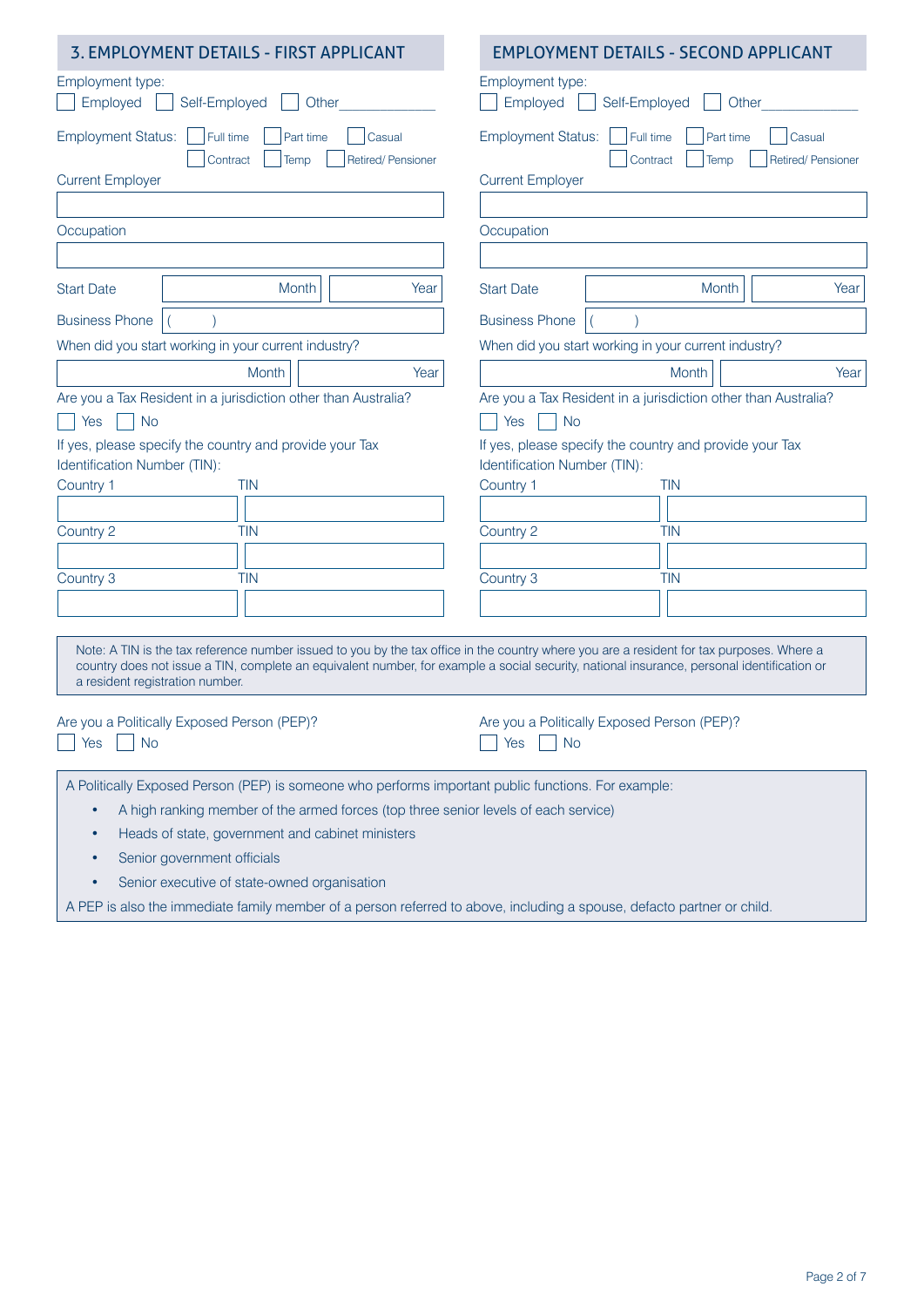# 4. BALANCE TRANSFER

Yes, I/we would like to apply for a Balance Transfer, using the credit card details provided below.

Tell us about your existing credit, store or other credit account you want transferred.

| Credit Card 1                                    | <b>Credit Card 2</b>         |                           |  |  |  |
|--------------------------------------------------|------------------------------|---------------------------|--|--|--|
| <b>Financial Institution</b>                     | <b>Financial Institution</b> |                           |  |  |  |
| <b>Account Name</b>                              | <b>Account Name</b>          |                           |  |  |  |
| <b>Card Number</b>                               | <b>Card Number</b>           |                           |  |  |  |
| BPAY biller code number                          | BPAY biller code number      |                           |  |  |  |
| Balance to be Transferred<br><b>Credit Limit</b> | <b>Credit Limit</b>          | Balance to be Transferred |  |  |  |
| $\frac{1}{2}$<br>\$                              | $\frac{1}{2}$                | \$                        |  |  |  |

### Balance Transfer Declaration

I/we have completed the Balance Transfer section and agree to the following:

- 1. Upon my acceptance of the Credit Card contract, I/we authorise RSL Money to process this Balance Transfer for the amounts and in the order that I have nominated;
- 2. RSL Money may refuse or limit any Balance Transfer request at its discretion;
- 3. RSL Money will not process Balance Transfer requests for amounts less than \$AUD100; or for amounts exceeding the available credit limit on my/our Credit Card; or if my/our Credit Card account with RSL Money is delinquent;
- 4. Once the Balance Transfer has been forwarded to the organisation I/we have nominated, no further responsibility will be accepted by RSL Money, including, but not limited to, delays in the processing of this payment; and
- 5. If at the end of the Balance Transfer period, any portion of the Balance Transfer amount is still owing, the amount will attract interest at the prevailing Annual Percentage Rate for purchases.

Yes, I/We acknowledge that I/we have read and understood the declaration on Balance Transfers.

## 5. INCOME - FIRST APPLICANT **INCOME - SECOND APPLICANT**

Annual Salary (before tax)  $\vert \text{\$}$ 

Other Gross Annual Income (e.g. share dividends - please specify)

Other Gross Monthly Income (e.g. Family Payment A&B, DVA Pension, Spouse/Partner's Income, Rental - please specify)

Annual Salary (before tax)  $\vert \text{\$}$ 

Other Gross Annual Income (e.g. share dividends - please specify)

Other Gross Monthly Income (e.g. Family Payment A&B, DVA Pension, Spouse/Partner's Income, Rental - please specify)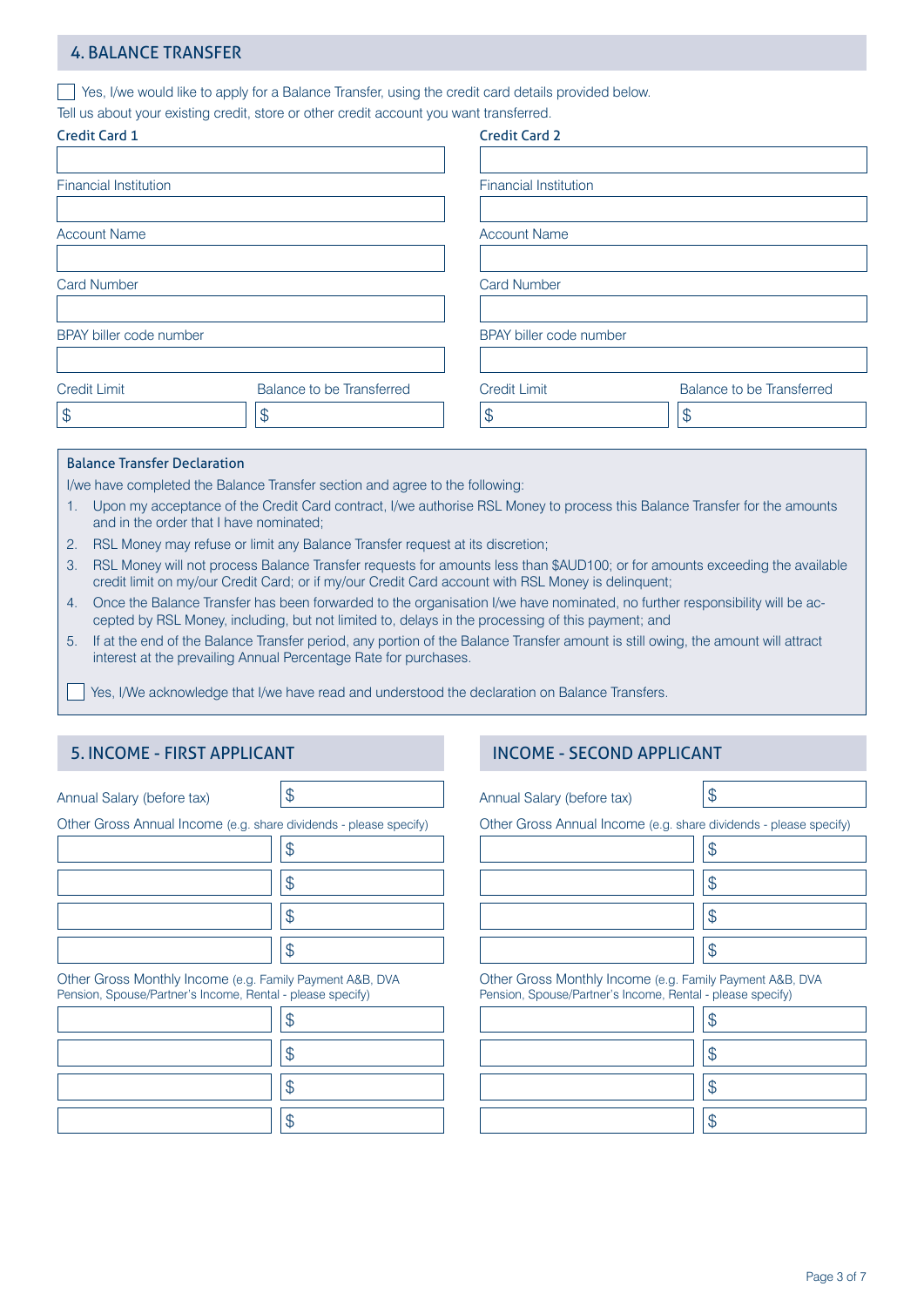# 6. FINANCIAL POSITION

The following is a combined statement of assets and liabilities of the first applicant and second applicant (if applicable).

LIABILITIES: What you owe: (total of both applicants)

| Rent/Board                                | Frequency               | Credit Card(s)/Store Card(s)   |        |
|-------------------------------------------|-------------------------|--------------------------------|--------|
| \$                                        |                         | Financial Institution 1        | Currer |
| <b>Real Estate Agency Contact Details</b> |                         | \$                             |        |
| <b>Name</b>                               | Phone                   | Financial Institution 2        | Currer |
|                                           |                         | \$                             |        |
| <b>Existing Mortgage(s)</b>               |                         | <b>Other Monthly Expenses:</b> |        |
| Financial Institution 1                   | <b>Current Balance</b>  | Groceries                      | \$     |
|                                           | \$                      |                                |        |
| <b>Repayment Frequency</b>                | <b>Repayment Amount</b> | <b>Utilities</b>               | \$     |
| Fortnightly / Monthly                     | \$                      | Insurance                      | \$     |
| <b>Financial Institution 2</b>            | <b>Current Balance</b>  |                                | \$     |
|                                           | $\mathcal{S}$           | Transport                      |        |
| <b>Repayment Frequency</b>                | <b>Repayment Amount</b> | Education                      | \$     |
| Fortnightly / Monthly                     | \$                      | Entertainment                  | \$     |
| Personal Loan(s)/Car Loan(s)              |                         | Other                          | \$     |
| Financial Institution 1                   | <b>Current Balance</b>  |                                | \$     |
|                                           | $\mathcal{S}$           | <b>Total Monthly Expenses</b>  |        |
| <b>Repayment Frequency</b>                | <b>Repayment Amount</b> |                                |        |
| Fortnightly / Monthly                     | \$                      |                                |        |
| <b>Financial Institution 2</b>            | <b>Current Balance</b>  |                                |        |
|                                           | \$                      |                                |        |
| $Domovment$ $ErousonU$                    | Danoumont Amount        |                                |        |

| Financial Institution 1 Current Balance | <b>Credit Limit</b> |
|-----------------------------------------|---------------------|
| \$                                      | \$                  |
| Financial Institution 2 Current Balance | <b>Credit Limit</b> |
| \$                                      | \$                  |
| <b>Other Monthly Expenses:</b>          |                     |
| \$                                      |                     |
| \$                                      |                     |
| \$                                      |                     |
| \$                                      |                     |
| \$                                      |                     |
| \$                                      |                     |
|                                         |                     |

|                         | S                       |
|-------------------------|-------------------------|
| Repayment Frequency     | <b>Repayment Amount</b> |
| Fortnightly / Monthly   |                         |
| Financial Institution 2 | <b>Current Balance</b>  |
|                         |                         |
| Repayment Frequency     | <b>Repayment Amount</b> |
| Fortnightly / Monthly   | S                       |
|                         |                         |

| Transport                     | \$ |
|-------------------------------|----|
| Education                     | \$ |
| Entertainment                 | \$ |
| Other                         | \$ |
| <b>Total Monthly Expenses</b> | \$ |
|                               |    |
|                               |    |

## ASSETS: What you own: (total of both applicants)

| <b>Property (address)</b>            |               |                        |
|--------------------------------------|---------------|------------------------|
|                                      |               | \$                     |
| <b>Investment Property (address)</b> |               |                        |
|                                      |               | \$                     |
| <b>Home/Contents</b>                 | <b>Shares</b> |                        |
| \$                                   | \$            |                        |
| Motor Vehicle(s)                     |               |                        |
| <b>Description</b>                   |               | <b>Estimated Value</b> |
|                                      |               | \$                     |
|                                      |               | \$                     |
| Savings/Investments                  |               |                        |
| <b>Financial Institution</b>         |               | Value                  |
|                                      |               | \$                     |

\$

# Superannuation Details **Estimated Value** \$  $\frac{1}{2}$ \$

# **All Other Assets**<br>Details

| vetalis |  |
|---------|--|
|         |  |
|         |  |
|         |  |
|         |  |
|         |  |
|         |  |
|         |  |
|         |  |
|         |  |
|         |  |
|         |  |
|         |  |
|         |  |

## **Estimated Value**

| \$ |
|----|
| \$ |
| \$ |
| \$ |
| \$ |
| \$ |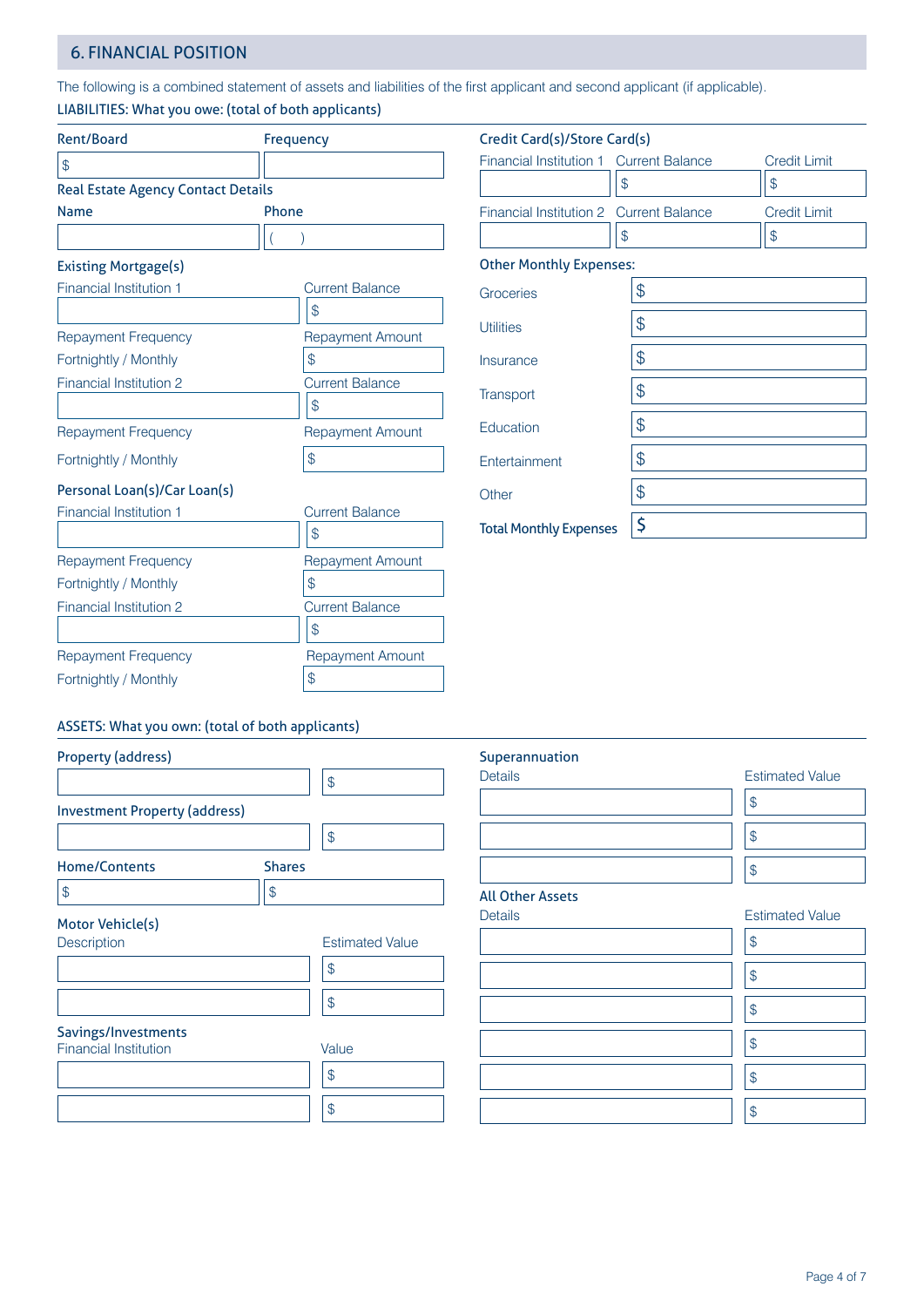# 7. PRIVACY NOTIFICATION

RSL Money (Australian Military Bank Ltd ACN 087 649 741) ('we', 'us', 'our') may collect, use, hold and disclose Personal Information and credit-related information about you for the purposes of arranging or providing credit to you, assessing whether to accept a guarantee of credit from you, managing that credit, direct marketing of products and services by us, complying with laws and managing our relationship with you. We may collect this information from you or from third parties.

We are also required to collect your Personal Information to comply with our obligations under Australian law, including the *Anti-Money Laundering and Counter-Terrorism Financing Act 2006 (Cth).*

If you do not provide us with your Personal Information and credit-related information we may not be able to arrange finance for you or provide other services.You can find out more about how we deal with your privacy by viewing our Privacy Policy at www.rslmoney.com.au.

*Credit Information* includes the type and amount of credit provided to you, repayment history information, default information (including overdue payments) and court information. Credit Information includes credit reporting information supplied to us by a credit reporting body. *Personal Information*  includes any information or an opinion from which your identity is apparent or reasonably apparent.

#### Privacy Policies

You may gain access to the Personal Information and credit-related information that we hold about you by contacting us. A copy of our Privacy Policy can be obtained from the link above, or by contacting us on 1300 000 775. Links to the privacy policies and credit reporting policies of our Mortgage Insurers and credit reporting bodies (CRBs) are shown at the end of this consent. The privacy policies and credit reporting policies contain information about how you may access or seek correction of your Personal Information and credit-related information, how that information is managed, how you may complain about a breach of your privacy and how that complaint will be dealt with. They also contain information on 'notifiable matters' including things such as the information we use to assess your credit worthiness, the fact that CRBs may provide your Personal Information and credit-related information to credit providers to assist in an assessment of your credit worthiness, what happens if you fail to meet your credit obligations or commit a serious credit infringement - including our right to report a default or a serious credit infringement to CRBs, your right to request that CRBs not use your creditrelated information for the purposes of pre-screening credit offers, and your right to request a CRB not to use or disclose credit-related information about you if you believe you are a victim of fraud.

#### Consumer and Commercial Credit Information

We may exchange your commercial and consumer credit-related information with entities listed below to assess an application for consumer or commercial credit and manage that credit. In particular, we can obtain credit-related information about you from a CRB providing both consumer and commercial credit-related information.

#### Make and use a voice record

Any time we speak with you, we may record the conversation for record and other purposes.

#### Exchange information with credit providers

We may exchange your Personal Information and credit-related information with other credit providers for the purposes of assessing your credit worthiness, credit standing, and credit history or credit capacity.

#### Disclose information to guarantors

We and the Mortgage Insurers listed below may disclose your Personal Information and credit-related information to any person who proposes to guarantee, or has guaranteed repayment of any credit provided to you, or who indemnifies you in any way.

### Exchange information

We may exchange Personal Information and credit-related information with the following types of entities, some of which may be located overseas. Please see our Privacy Policy for more information.

- The CRBs identified below.
- Finance brokers, mortgage managers, persons who assist us to provide our products to you.
- Financial consultants, accountants, lawyers and advisers.
- Any industry body, government authority, tribunal, court or otherwise in connection with any complaint regarding the approval or management of your lease or loan – for example if a complaint is lodged about us.
- Businesses assisting us with funding for leases and loans.
- Entities to whom we outsource some of our functions.
- Trade insurers, other insurers, valuers and debt collection agencies.
- Any person where we are required by law to do so.
- Any of our associates, related entities or contractors.
- Your referees, such as your employer, to verify your information you have provided.
- Any person considering acquiring an interest in our business or assets.
- Any organisation providing online verification of your identity.

### Customer identification

We and our Mortgage Insurers may disclose Personal Information about you to an organisation, including a CRB, providing verification of your identity, including on-line verification of your identity. The organisation will give us a report of whether that Personal Information matches personal and creditrelated information held by the organisation. If we use these methods and are unable to verify your identity in this way we will let you know. We may also use information about your Australian Passport, state or territory driver licence, Medicare card, citizenship certificate, birth certificate, and any other identification documents to match those details with the relevant registries using third party systems and record the results of that matching.

#### Mortgage Insurers

We may disclose Personal Information and credit-related information to the lenders mortgage insurers and the title insurers (collectively, Mortgage Insurers) listed below. Where permitted by the *Privacy Act 1988*, the Mortgage Insurers may disclose your Personal Information and credit-related information to us and to third parties including: the CRBs listed below; rating agencies; the Mortgage Insurer's related entities, service providers, agents, contractors and external advisors; reinsurers, other mortgage insurers and mercantile agents; payment system operators, other financial institutions and credit providers; other parties for the purposes of securitisation and fraud prevention; your guarantor or proposed guarantor; your referees and advisers; government and other regulatory bodies; and other entities. Where permitted by the *Privacy Act 1988*, the Mortgage Insurers may seek and obtain commercial and consumer credit-related information from a CRB including (but not limited to) information concerning your credit worthiness or credit history; and information about overdue payments.

Where permitted by the *Privacy Act 1988*, the Mortgage Insurers will hold, use and disclose your Personal Information and credit-related information for the purposes of securing and administering lenders' mortgage insurance for your mortgage, including: assessing whether to provide insurance, including to assess the risk of you defaulting or the risk of a guarantor being unable to meet their liability; managing and varying the insurance; dealing with claims; enforcing any mortgage and recovering the proceeds of sale; assessing hardship; conducting risk assessment and management including securitisation; for fraud prevention; for credit scoring, portfolio analysis and reporting; to comply with regulatory requirements; to verify Personal Information and credit-related information provided to it; or for any purpose required or permitted under the insurance contract, the Insurance *Contracts Act 1984 (Cth)* and the *Privacy Act 1988*. If the Personal Information and credit-related information is not disclosed to the Mortgage Insurer(s), it will not be possible for the Mortgage Insurer to process the credit provider's request for insurance and we may not be able to arrange finance for you or provide other services.

The Mortgage Insurers that we may disclose your Personal Information and credit-related information to are:

Genworth Financial Mortgage Insurance Pty Ltd who can be contacted and a copy of their privacy policy and credit reporting policy obtained on 1300 655 422 or www.genworth.com.au, and The Mortgage Insurer's, Funder's and agent's privacy and credit reporting policies describe how they collect, use, hold and disclose your Personal Information and creditrelated information, how you may access the Personal Information and credit-related information they hold about you, how to seek correction of that information, and how you may complain about a breach of your privacy and how that complaint will be dealt with.

#### Credit Reporting Bodies

We and our Mortgage Insurers may exchange your personal and credit-related information with the CRBs listed below. The information may be included in reports that the CRBs give other organisations (such as other lenders) to help them assess your credit worthiness. Some of the information may adversely affect your credit worthiness (for example, if you have defaulted on your loan) and accordingly, may affect your ability to obtain credit from other lenders. Veda Advantage Ltd - www.veda.com.au/privacy

Dun & Bradstreet (Australia) Pty Ltd - dnb.com.au/Header/About\_ Us/Legal/ Privacy\_policy/index

Experian - www.experian.com/privacy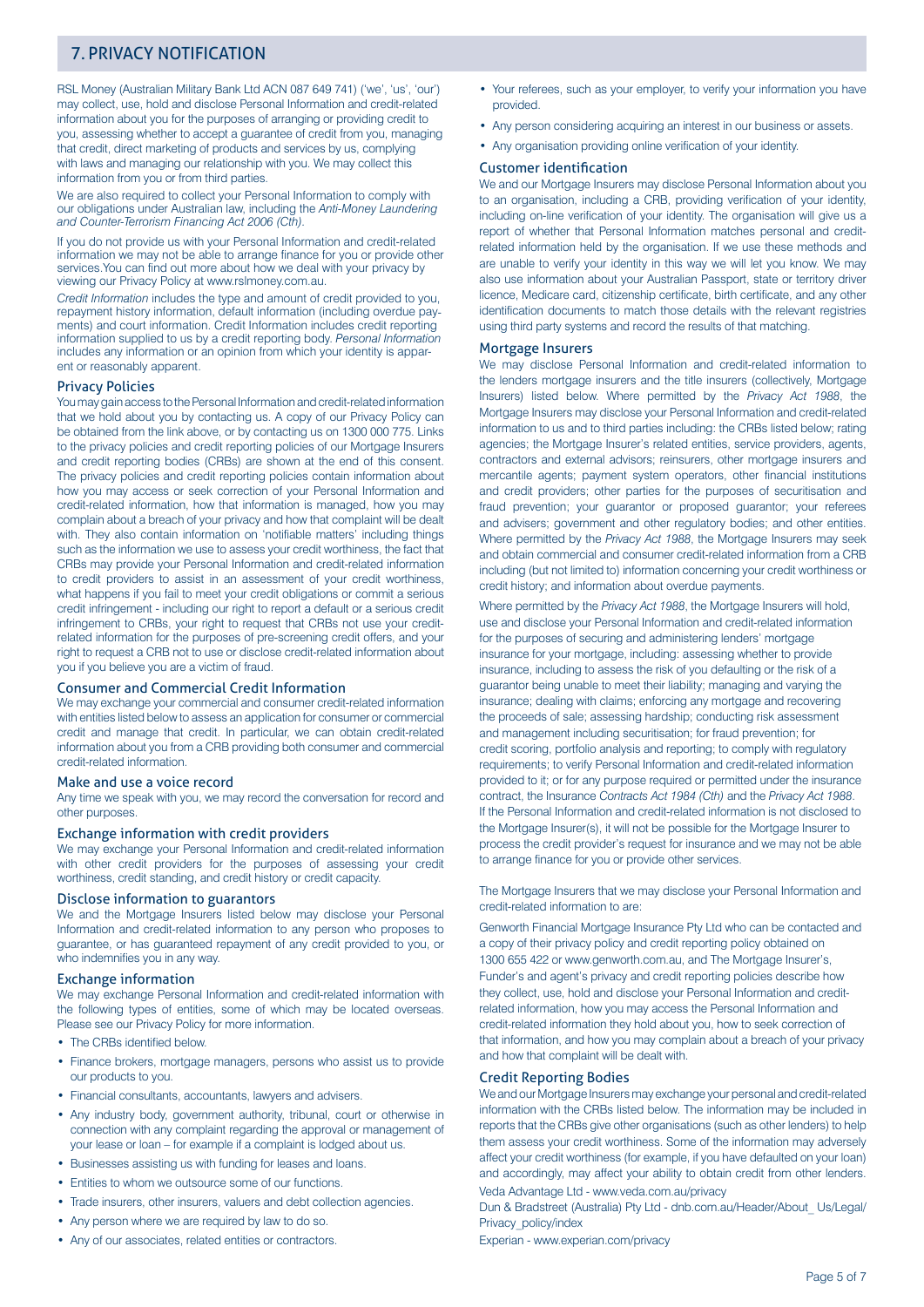# 7. PRIVACY NOTIFICATION

#### Overseas Disclosure

We and our Mortgage Insurers may disclose your Personal Information, and credit-related information to overseas entities including related entities and service providers located overseas such as in the USA, Canada, India, Ireland, or the United Kingdom. Overseas entities may be required to disclose information to relevant foreign authorities under a foreign law. More information on overseas disclosure may be found in the entities' privacy policies. We attempt to select secure and reputable offshore service providers, but we are not liable for any breach or misuse of information sent offshore, and

the information will not have the same protection as under the Australian Privacy law.

### Storage and Security

We and our Mortgage Insurers may store your Personal Information and creditrelated information in cloud or other types of networked or electronic storage and will take reasonable steps to ensure its security. However, it is not always practicable to find out where your information may be accessed or held, as electronic or networked storage can be accessed from various countries via an internet connection.

# 8. APPLICANT(S) DECLARATION

#### DECLARATION

In making this application, you declare as follows (please review carefully):

- the information in this application and the financial information supporting it are in all respects correct and complete to the best of your knowledge and belief. You acknowledge that we will rely on this information in deciding whether to lend to you;
- we have the right to confirm the details of the information provided in this application, including with your employer .

#### E-CONSENT

#### Do you consent to receive our Offer and Loan Contract, statements, notices and other documents electronically?

」Yes \_\_ No

You understand that upon the giving this consent:

- we may no longer send paper copies of notices and other documents to you;
- you should regularly check your nominated email address below for notices and other documents;
- we may send the notices and other documents by email, or provide a notice in an email that the documents are displayed on and can be retrieved from a website; and
- you may withdraw your consent to the giving of notices and other documents by electronic means at any time. You have facilities to enable you to print the notice or other document sent to you electronically.

#### **NOMINATION**

#### Nominate a person to receive important information – If you are joint borrowers, this could be one of you to avoid notices having to be sent to both borrowers

Each borrower is entitled to receive a copy of notices and other documents under the National Credit Code. By signing this nomination, you are giving up the right to be provided with this information direct from us. You may cancel this nomination at any time by advising us in writing.

You nominate, and the community of the state of the state of the state of the state of the state of the state of the state of the state of the state of the state of the state of the state of the state of the state of the s National Credit Code on your behalf.

# SIGNATURE OF APPLICANT(S)

Name of First Applicant Name of Second Applicant

Signature Signature Signature Signature Signature Signature Signature Signature

Date **Date** Date **Date** Date **Date** Date **Date** Date **Date** Date **Date** Date / / / /